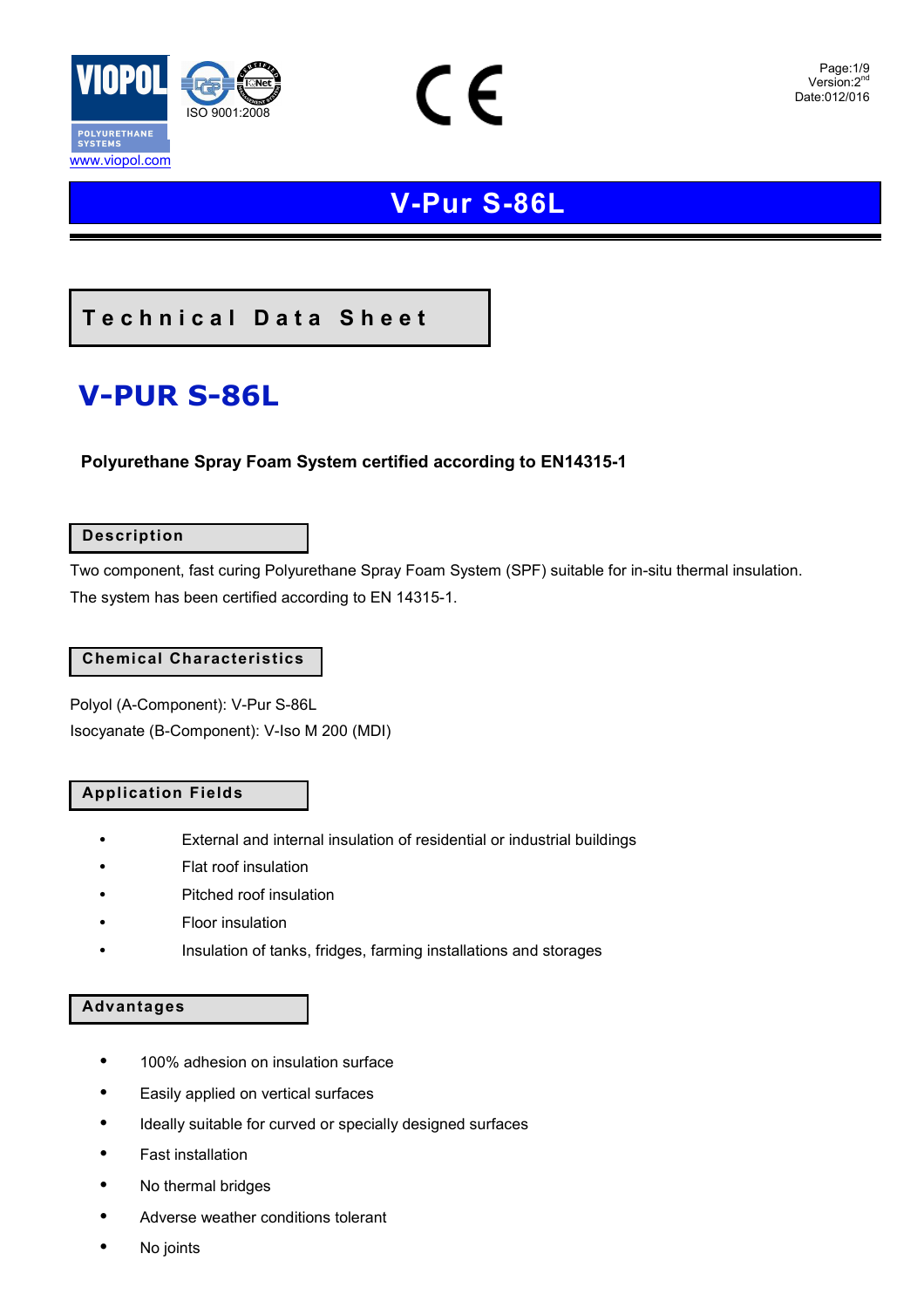

C  $\epsilon$ 

- Eliminates leakage
- High mechanical resistance
- Walkable

### **Application**

### **The system**

- 1. surface preparation
- 2. V-Primer (optional)
- 3. V-Pur S-86L
- 4. UV protection : polyurea systems V-Coat H-3000 or P-5000 (optional)

### **Stage 1: Surface Preparation**

> The surface should be clean, dry, dust free with no foreign particles that can reduce the adhesion.

### **Surface requirements**

| Tensile strength      | min: 1.5 $N/mm2$                        |
|-----------------------|-----------------------------------------|
| Moisture              | max: $4\%$                              |
| Ambient temperature   | 15°C - 35°C $\,$                        |
| Substrate temperature | $>15^{\circ}$ C                         |
| Moisture              | Upcoming moisture should not be present |

### **Stage 2: V-Primer**

 On unsound surfaces priming is necessary. Please choose the appropriate type, depending on the surface, of **V-Primer** from VIOPOL's range.

#### **Cement Substrate**

| <b>Primer</b> | V-Primer 4435                                                                          |  |
|---------------|----------------------------------------------------------------------------------------|--|
| Tools         | Roller or brush or spray gun                                                           |  |
| Application   | Directly applied on clean dry surface > 4hr < 24hr                                     |  |
| Consumption   | $0,150 - 0,200$ kg/m <sup>2</sup> (depending on the condition and the type of surface) |  |

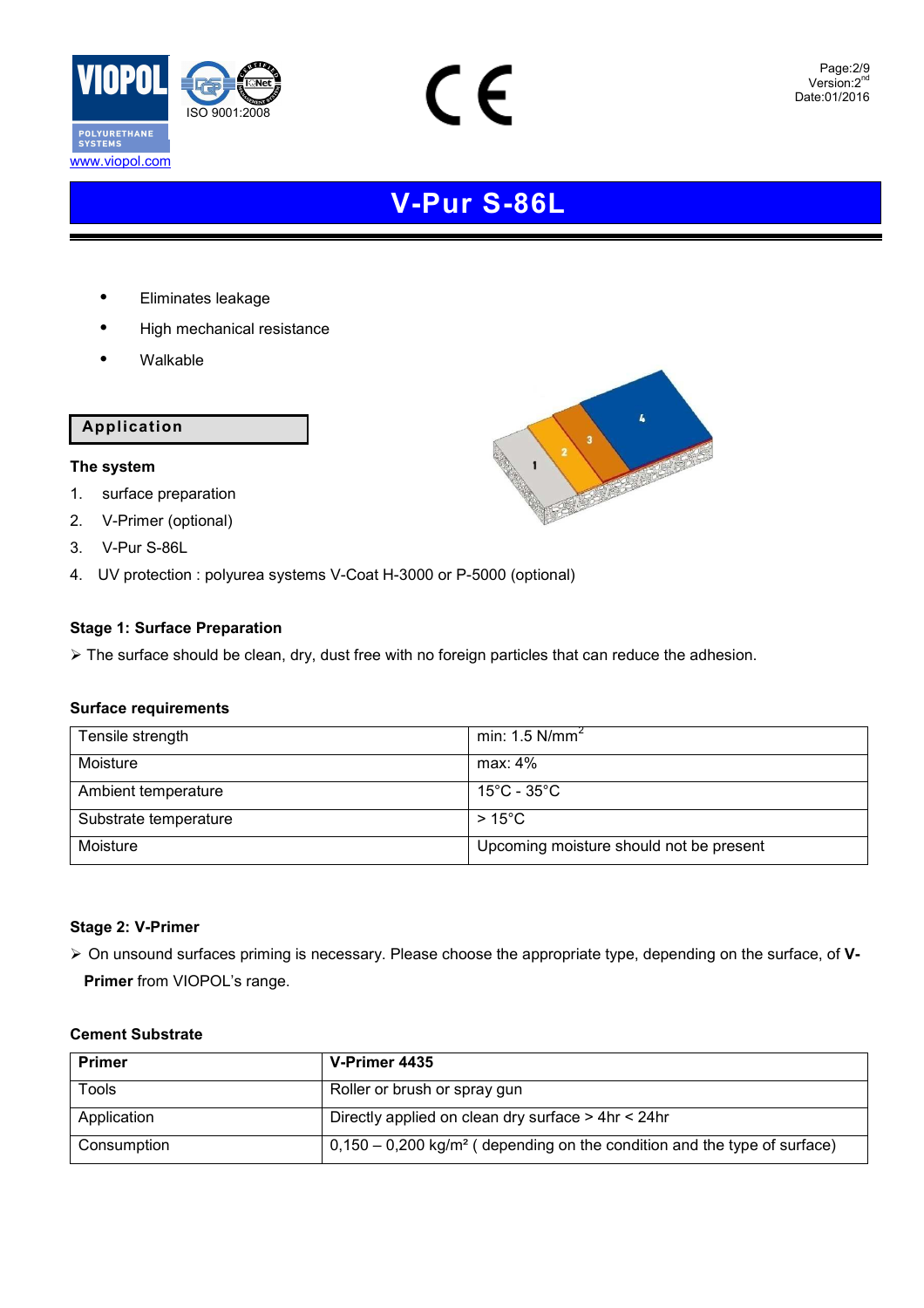



#### **Stage 3: V-Pur S-86L**

| <b>Thickness</b> | $4 - 20$ cm                                                                          |  |  |
|------------------|--------------------------------------------------------------------------------------|--|--|
| Machine          | High Pressure unit Reactor from Graco                                                |  |  |
| Layer Thickness  | One layer of V-Pur S-86L should have 10mm thickness. Specified thickness             |  |  |
|                  | is achieved by applying single layers repeatedly.                                    |  |  |
| Recoat time      | Immediately                                                                          |  |  |
| Consumption      | 0,500kg/m <sup>2</sup> /cm (theoretical depends largely on temperatures, weather and |  |  |
|                  | environmental conditions etc)                                                        |  |  |

#### **Curing**

| System      | Walkable       | <b>Mechanical Stress</b> | <b>Final Curing</b> |
|-------------|----------------|--------------------------|---------------------|
| V-Pur S-86L | $15 - 20$ min. | $2 - 3$ days             | $4 - 5$ days        |

*(depends on temperatures and environmental conditions)*

### **Stage 4: UV protection using polyurea systems V-Coat H-3000 or P-5000** (optional)

 Covered surfaces with **V-Pur S-86L** left exposed to UV radiation is necessary to be protected by using either polyurea system **V-Coat H-3000 or P-5000**.

### **Component Data**

|                                         | Unit              | <b>Polyol</b> | <b>Iso</b> | <b>Method</b> |
|-----------------------------------------|-------------------|---------------|------------|---------------|
| Density $(20 °C)$                       | g/cm <sup>3</sup> | 1,16          | 1,23       | TEST INSTR 01 |
| Viscosity $(20 °C)$                     | mPa.s             | 350           | 300        | TEST INSTR 01 |
| Storage stability $(20 - 25 \degree C)$ | months            |               | 6          |               |

### **Processing Data**

Before application the polyol should be stirred well for 10 – 15 minutes in its drums until homogenized using the appropriate stirrer. Isocyanate does not need stirring.

The two component polyurethane system **V-Pur S-86L** has very short reaction times and can only be applied using appropriate high pressure units such as Reactors with Fusion Guns from Graco.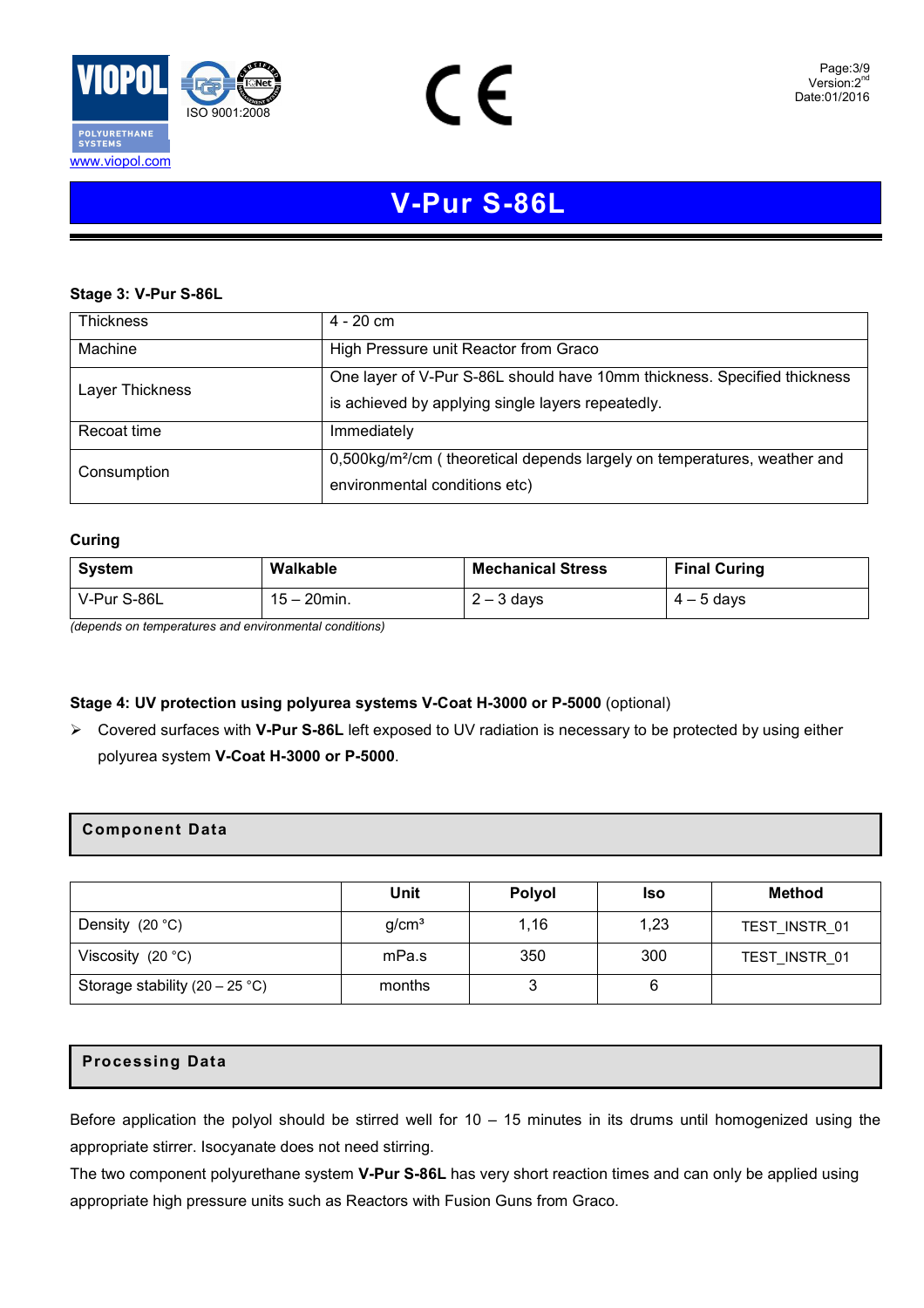

www.viopol.com



Page:4/9<br>Version:2<sup>nd</sup> Date:6/2009 Date:01/2016

## **V-Pur S-86L**

|                              | <b>Units</b>    | <b>Values</b>        |  |
|------------------------------|-----------------|----------------------|--|
|                              |                 | 100:105              |  |
|                              | Part by weight  | (Polyol: Isocyanate) |  |
| Mixing ratio                 |                 | 100:100              |  |
|                              | Parts by volume | (Polyol: Isocyanate) |  |
|                              |                 |                      |  |
|                              |                 |                      |  |
|                              |                 |                      |  |
| Application temperature:     |                 |                      |  |
|                              |                 |                      |  |
| Component A                  | $^{\circ}$ C    | $45 - 50$            |  |
| Component B                  | $^{\circ}$ C    | $45 - 50$            |  |
| <b>Application Pressure:</b> |                 |                      |  |
|                              |                 |                      |  |
| Component A                  | Bar / psi       | 100 / 1500           |  |
| Component B                  | Bar / psi       | 100 / 1500           |  |

### **Physical Properties**

|                                               | <b>Value</b>                   | Unit              | <b>Method</b>      |
|-----------------------------------------------|--------------------------------|-------------------|--------------------|
| Density                                       | 45-50                          | Kg/m <sup>3</sup> | EN 1602            |
| Compressive strength                          | 285                            | kPa               | <b>EN 826</b>      |
| Thermal Conductivity (initial) $\lambda_{10}$ | 0,021                          | W/mK              | EN 12667           |
| Thermal Conductivity (aged) $\lambda_{10}$    | See performance charts (Annex) |                   |                    |
| Closed cell content                           | 97                             | $\%$              | <b>EN ISO 4590</b> |
| Flammability                                  | Е                              | Euroclass         | EN ISO 11925-2     |

*As application parameters are beyond our full control, these values are given only as a guide and must be verified in each individual case on finished parts manufactured under the processor's production conditions.*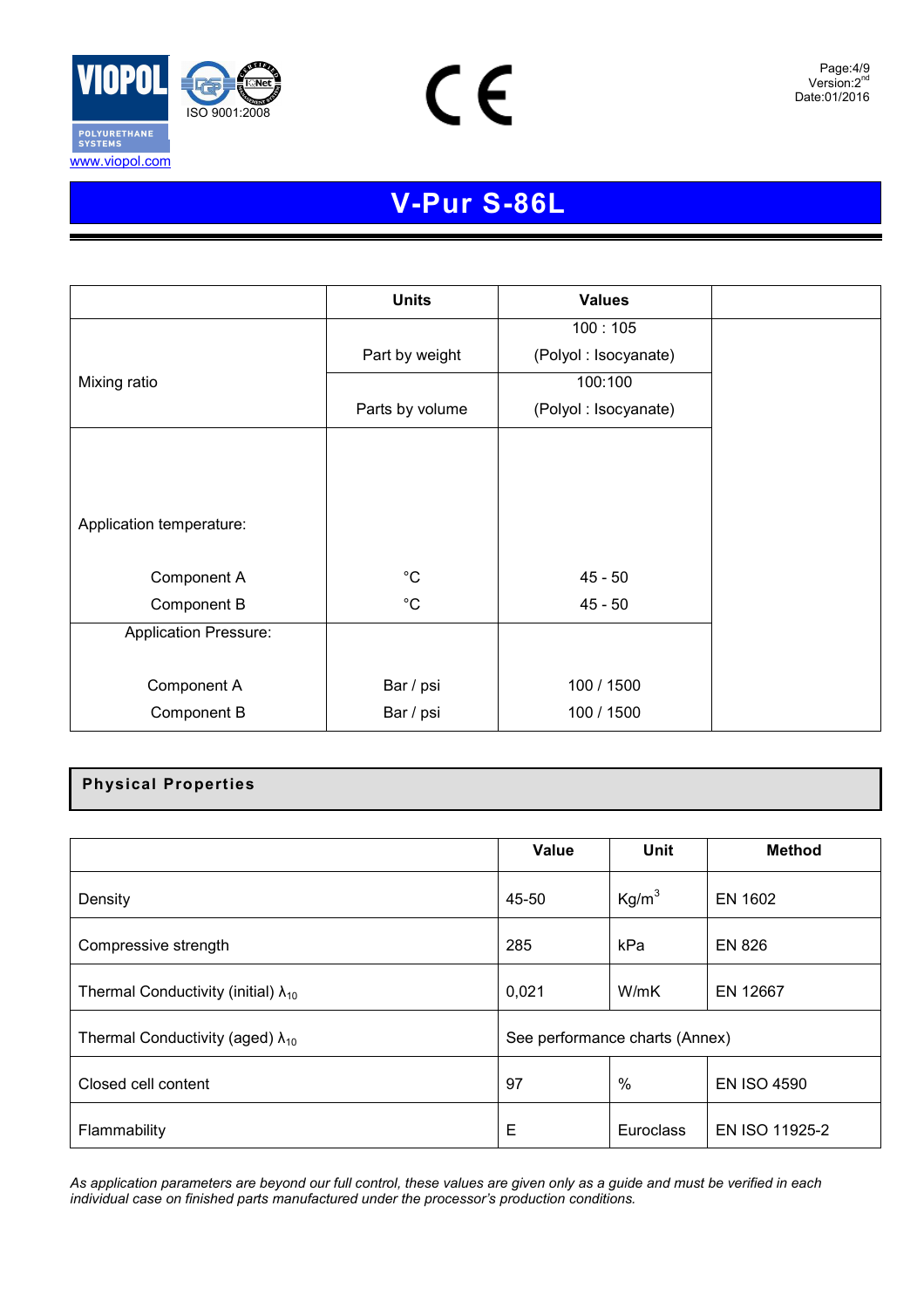

www.viopol.com

### **V-Pur S-86L**

### **Storage, Preparation**

Polyurethane components are moisture sensitive. Therefore they must be stored at all times in sealed, closed drums. The A-component (Polyol) must be homogenised by basic stirring before processing. More detailed information should be obtained from the separate data sheet entitled "Information for in-coming material control, storage, material preparation and waste disposal" and from the component data.

Storage Conditions / Shelf life: the optimal preservation of the material obtained when stored in a dry room at a temperature of 15 ° C to 20 ° C and in original, unopened, sealed package. At a temperature below 10°C crystals may be formed (isocyanate B-component). Shelf life of polyol is 3 months and 6 months for isocyanate.

### **Possible Hazards**

The MDI, B-component (Isocyanate), irritates the eyes, respiratory organs and the skin. Sensitisation is possible through inhalation and skin contact. MDI is harmful by inhalation. On processing these, take note of the necessary precautionary measures described in the Material Safety Data Sheets (MSDSs). This applies also for the possible dangers in using the A-component (Polyol) as well as any other components. See also our separate information sheet "Safety- and Precautionary Measures for the Processing of Polyurethane Systems." Use our Training Programme "Safe Handling of Isocyanate". Use the Training Programme "Walk the Talk – MDI Users".

#### **Waste Disposal**

Fully reacted material is physiologically non-hazardous and can be disposed according to national regulations.

 $\triangleright$  Any other residual material must be treated in accordance with the legal regulations

#### **Consumer articles, medical products**

There are national and international laws and regulations to consider if it is intended to produce consumer articles (eg articles that necessitate food or skin contact, toys etc.) or medical objects out of VIOPOL's products. Where these do not exist, the current legal requirements of the European Union for consumer articles as well as medical products should be sufficient. Consultation with the VIOPOL's Sales Office.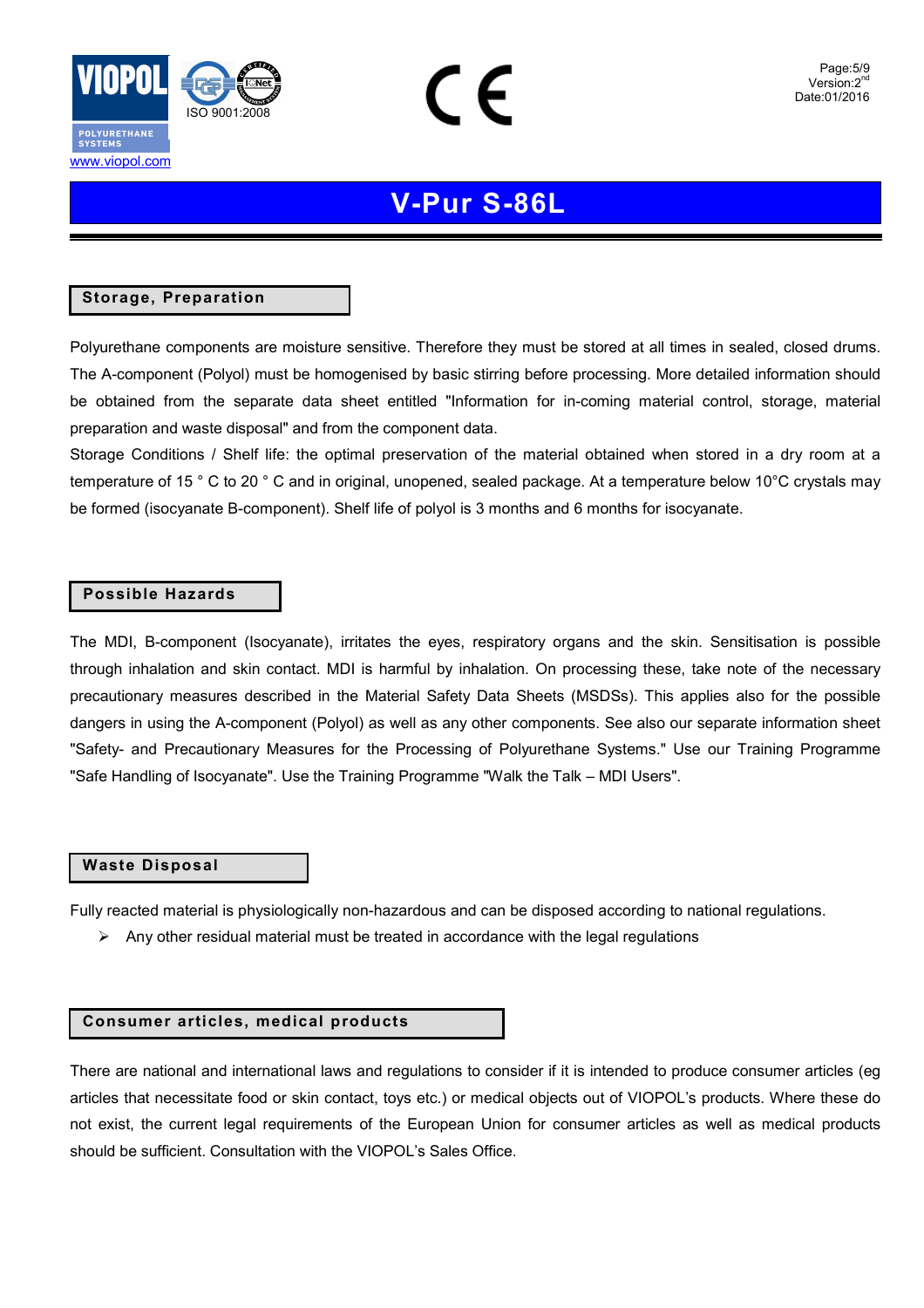



### **Important Notes**

www.viopol.com

 The applicator should have sufficient knowledge and experience in order to process the system in a safe and responsible manner

- $\triangleright$  In case of any form of insecurity the applicator must contact VIOPOL
- $\triangleright$  The above systems is only for professional use

### **Safety Regulations**

- $\triangleright$  Read thoroughly the safety data sheets before starting any application of product
- $\triangleright$  Avoid skin contact
- $\triangleright$  During application wear sufficient protective clothing such as safety glasses, shoes, gloves and, if necessary, ear protection
- $\triangleright$  If there is insufficient ventilation, use a separate independent air supply
- $\triangleright$  Ensure that the working area is clean and that there is a safe escape route

### **Information**

The following publications are available on request:

Safety Data Sheets

*The manner in which you use and the purpose to which you put and utilize our products, technical assistance and information (whether verbal, written or by way of production evaluations), including any suggested formulations and recommendations, are beyond our control. Therefore, it is imperative that you test our products, technical assistance and information to determine to your own satisfaction whether our products, technical assistance and information are suitable for your intended uses and applications. This application-specific analysis must at least include testing to determine suitability from a technical as well as health, safety, and environmental standpoint. Such testing has not necessarily been done by us. Unless we otherwise agree in writing, all products are sold strictly pursuant to the terms of our standard conditions of sale which are available upon request. All information and technical assistance is given without warranty or guarantee and is subject to change without notice. It is expressly understood and agreed that you assume and hereby expressly release us from all liability, in tort, contract or otherwise, incurred in connection with the use of our products, technical assistance, and information. Any statement or recommendation not contained herein is unauthorized and shall not bind us. Nothing herein shall be construed as a recommendation to use any product in conflict with any claim of any patent relative to any material or its use. No license is implied or in fact granted under the claims of any patent.*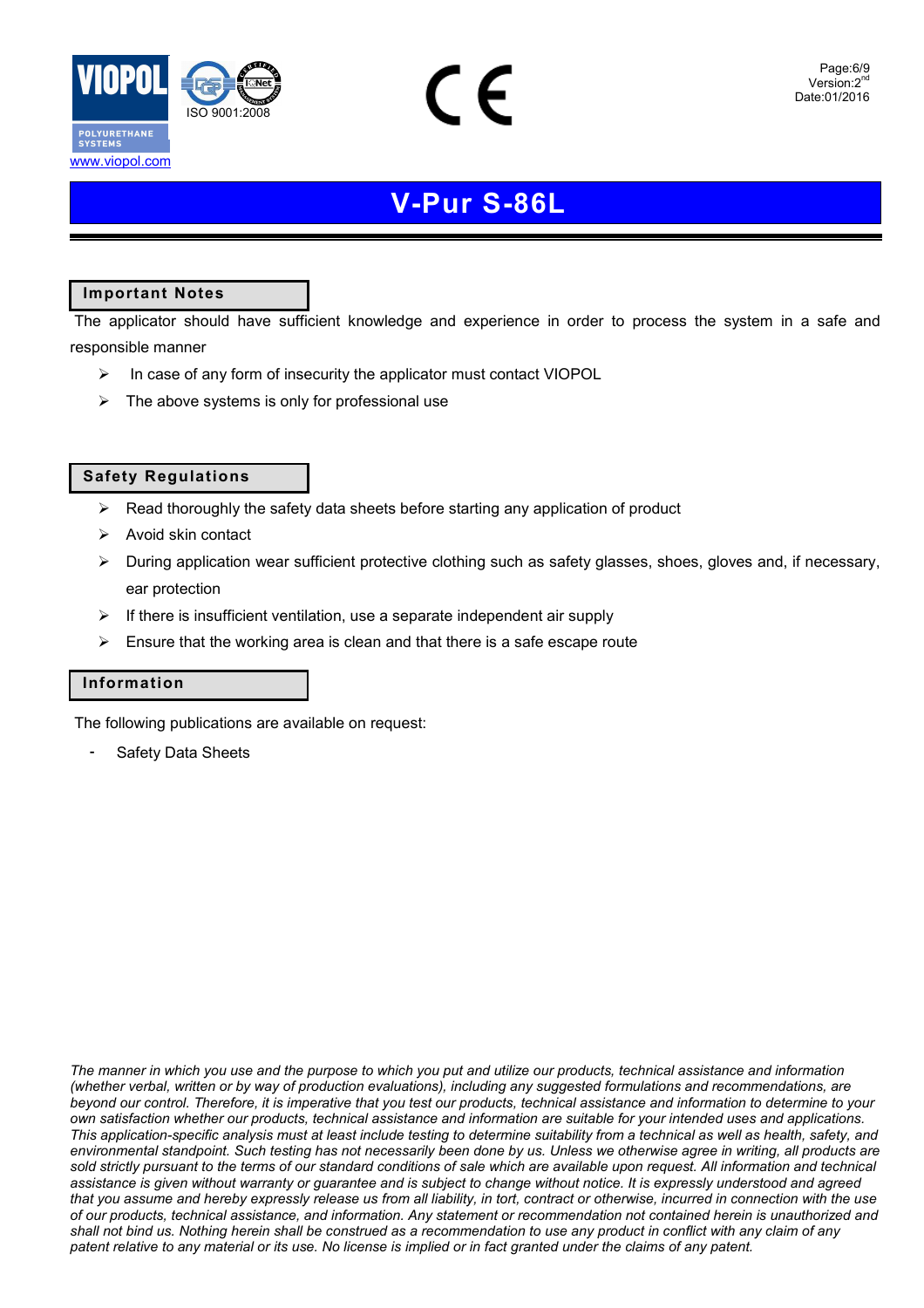

www.viopol.com



### **V - Pur S - 8 6 L**

 $C\in$ 

# CE

VIOPOL SA, 55<sup>th</sup> km National Rd. Athens-Lamia Inofita, GR 32011, Greece

16

EN 14315-1

# V-PUR S-86L

Sprayed PU foam, intended to be used in building thermal insulation **Reaction to fire**  $-E$ 

Thermal conductivity : See performance charts

PU EN 14315-1: CCC4- CS(10/Y)200 - CT5(20) - GT10(20) - TFT15(20) - FRC30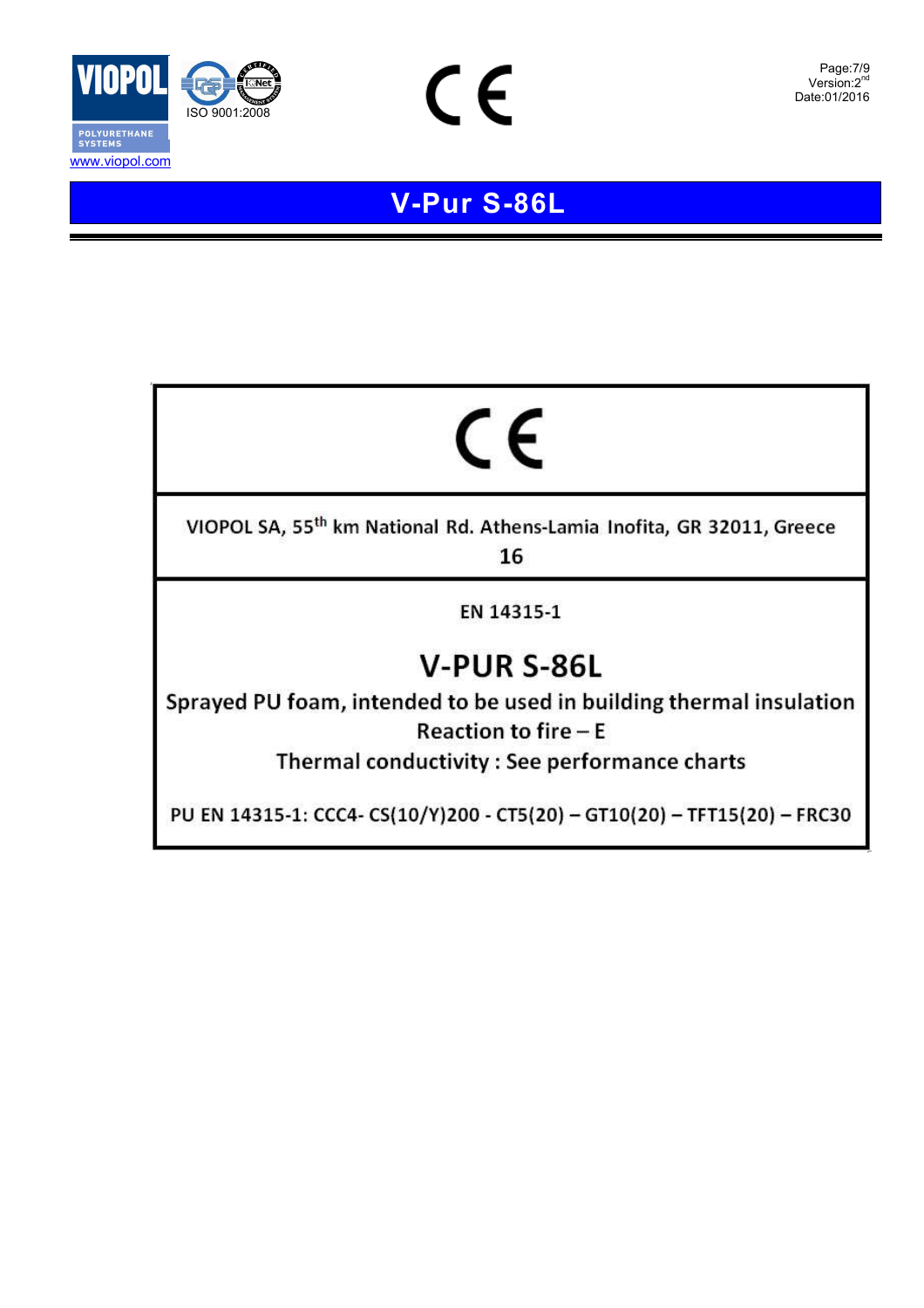



 $C \in$ 

### **ANNEX**

### **TABLE A.1: Performance chart for diffusion tight faces**

|                | <b>Declared aged thermal</b>                       | <b>Thermal Resistance</b><br>level $(R_D)$ m <sup>2</sup> .°K/W |  |
|----------------|----------------------------------------------------|-----------------------------------------------------------------|--|
| Thickness (mm) | conductivity (λ <sub>D</sub> ) W/m. <sup>o</sup> K |                                                                 |  |
| 30             | 0,025                                              | 1,20                                                            |  |
| 35             | 0,025                                              | 1,40                                                            |  |
| 40             | 0,025                                              | 1,60                                                            |  |
| 45             | 0,025                                              | 1,80                                                            |  |
| 50             | 0,025                                              | 1,99                                                            |  |
| 55             | 0,025                                              | 2,19                                                            |  |
| 60             | 0,025                                              | 2,39                                                            |  |
| 65             | 0,025                                              | 2,59                                                            |  |
| 70             | 0,025                                              | 2,79                                                            |  |
| 75             | 0,025                                              | 2,99                                                            |  |
| 80             | 0,025                                              | 3,19                                                            |  |
| 85             | 0,025                                              | 3,39                                                            |  |
| 90             | 0,025                                              | 3,59                                                            |  |
| 95             | 0,025                                              | 3,79                                                            |  |
| 100            | 0,025                                              | 3,99                                                            |  |
| 105            | 0,025                                              | 4,19                                                            |  |
| 110            | 0,025                                              | 4,39                                                            |  |
| 115            | 0,025                                              | 4,59                                                            |  |
| 120            | 0,025                                              | 4,79                                                            |  |
| 125            | 0,025                                              | 4,99                                                            |  |